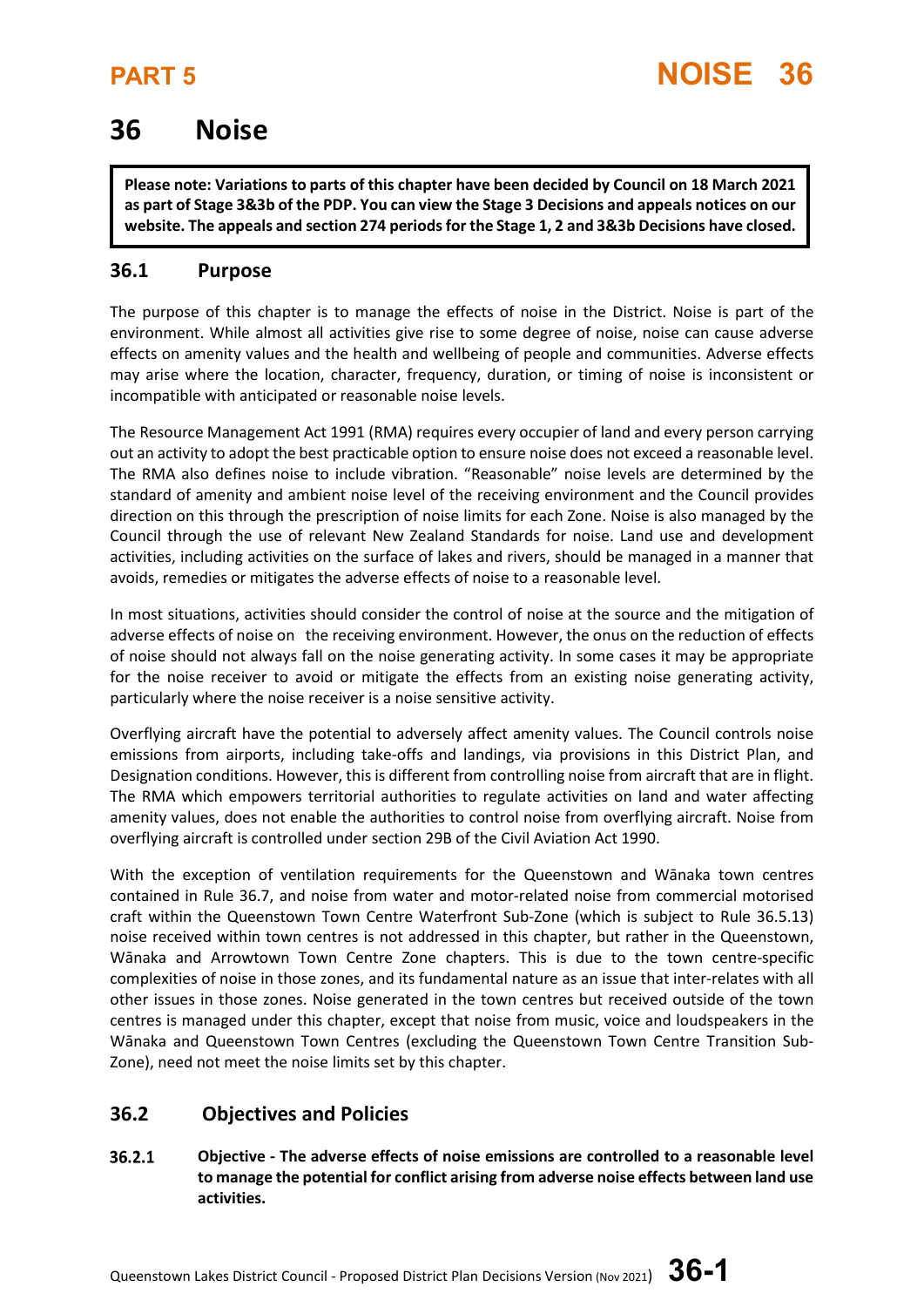

### **Policies**

- 36.2.1.1 Avoid, remedy or mitigate adverse effects of unreasonable noise from land use and development.
- $36.2.1.2$ Avoid, remedy or mitigate adverse noise reverse sensitivity effects.

### **36.3 Other Provisions**

### $36.3.1$ **District Wide**

Attention is drawn to the following District Wide Chapters.

| 1 Introduction                                        | 2 Definitions                                                             | 3 Strategic Direction            |  |  |
|-------------------------------------------------------|---------------------------------------------------------------------------|----------------------------------|--|--|
| 4 Urban Development                                   | 5 Tangata Whenua                                                          | 6 Landscapes and Rural Character |  |  |
| 25 Earthworks                                         | 26 Historic Heritage                                                      | 27 Subdivision                   |  |  |
| 28 Natural Hazards                                    | 29 Transport                                                              | 30 Energy and Utilities          |  |  |
| 31 Signs                                              | 32 Protected Trees                                                        | 33 Indigenous Vegetation         |  |  |
| 34 Wilding Exotic Trees                               | 35 Temporary Activities and 37 Designations<br><b>Relocated Buildings</b> |                                  |  |  |
| Plan<br><b>District</b><br>web<br>mapping application |                                                                           |                                  |  |  |

### $36.3.2$ **Interpreting and Applying the Rules**

- 36.3.2.1 Any activity that is not permitted requires resource consent. Any activity that does not specify an activity status for non-compliance but breaches a standard, requires resource consent as a Non-complying activity.
- 36.3.2.2 Sound levels shall be measured and assessed in accordance with NZS 6801:2008 Acoustics - Measurement of Environmental Sound and NZS 6802:2008 Acoustics - Environmental Noise, except where another Standard has been referenced in these rules, in which case that Standard should apply.
- 36.3.2.3 Any activities which are Permitted, Controlled or Restricted Discretionary in any section of the District Plan must comply with the noise standards in Tables 2, 3, 4 and 5 below, where that standard is relevant to that activity. Where the noise is from Plantation Forestry the Resource Management (National Environment Standard for Plantation Forestry) Regulations 2017 shall prevail.
- 36.3.2.4 In addition to the above, the noise from the activities listed in Table 1 shall be Permitted activities in all zones (unless otherwise stated). For the avoidance of doubt, the activities in Table 1 are exempt from complying with the noise standards set out in Table 2.
- 36.3.2.5 Notwithstanding compliance with Rules 36.5.13 (Helicopters) and 36.5.14 (Fixed Wing Aircraft) in Table 3, informal airports shall also be subject to the rules in the chapters relating to the zones in which the activity is located.

Queenstown Lakes District Council - Proposed District Plan Decisions Version (Nov 2021) **36-2**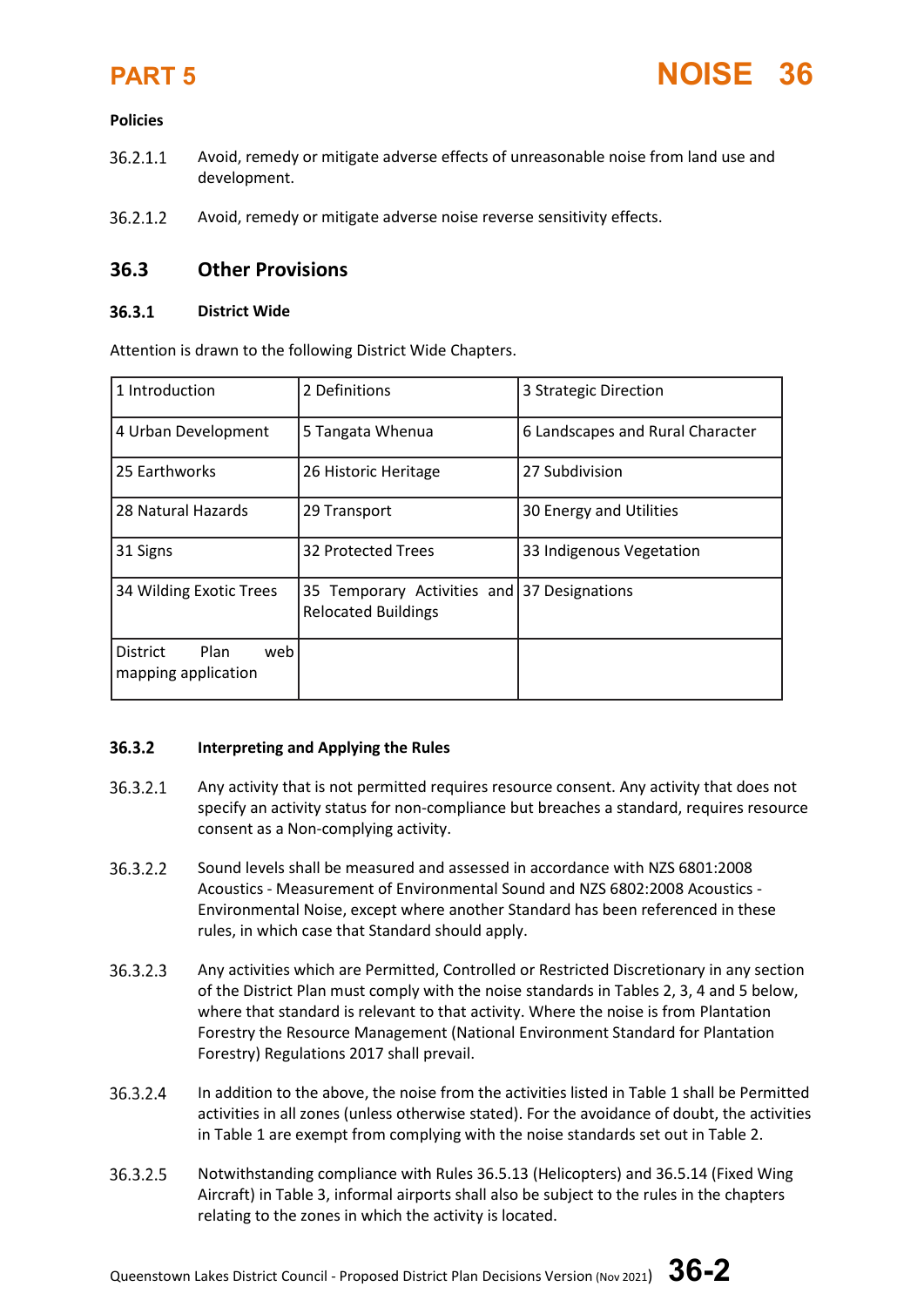- 36.3.2.6 Sound from non-residential activities, visitor accommodation activities and sound from stationary electrical and mechanical equipment must not exceed the noise limits in Table 2 in each of the zones in which sound from an activity is received. The noise limits in Table 2 do not apply to assessment locations within the same site as the activity.
- 36.3.2.7 The noise limits contained in Table 2 do not apply to sound from aircraft operations at Queenstown Airport or Wānaka Airport.
- 36.3.2.8 Noise standards for noise received in the Queenstown, Wānaka and Arrowtown Town Centre, Local Shopping and Business Mixed Use zones are not included in this chapter. Please refer to Chapters 12, 13, 14, 15 and 16. The noise standards in this chapter still apply for noise generated within these zones but received in other zones, except that noise from music, voices, and loud speakers in the Wānaka and Queenstown Town Centres (excluding the Queenstown Town Centre Transition Sub-Zone) need not meet the noise limits set by this chapter.
- 36.3.2.9 The standards in Table 3 are specific to the activities listed in each row and are exempt from complying with the noise standards set out in Table 2.
- 36.3.2.10 The following abbreviations are used in the tables:

| D | Permitted     |           | Controlled    |
|---|---------------|-----------|---------------|
|   | Discretionary | <b>NC</b> | Non-Complying |

## **36.4 Rules - Activities**

### **Table 1 - Permitted Activities**

| Rule<br><b>Number</b> | <b>Permitted Activities</b>                                                                                                                                                                                                             | <b>Activity</b><br><b>Status</b> |
|-----------------------|-----------------------------------------------------------------------------------------------------------------------------------------------------------------------------------------------------------------------------------------|----------------------------------|
| 36.4.1                | Sound from vehicles on public roads or trains on railway lines (including at<br>railway yards, railway sidings or stations).                                                                                                            | P                                |
| 36.4.2                | Any warning device that is activated in the event of intrusion, danger, an<br>emergency or for safety purposes, provided that vehicle reversing alarms<br>are a broadband directional type.                                             | P                                |
| 36.4.3                | Sound arising from fire stations (including rural fire stations), fire service<br>appliance sirens and call-out sirens for volunteer brigades.                                                                                          | P                                |
| 36.4.4                | Sound from temporary military training activities.                                                                                                                                                                                      | P                                |
| 36.4.5                | In the Rural Zone and the Gibbston Character Zone and the Gibbston Valley<br>Resort Zone, sound from farming and forestry activities, and bird scaring<br>devices, other than sound from stationary motors and stationary<br>equipment. | P                                |
| 36.4.6                | Sound from telecommunications cabinets in road reserve.                                                                                                                                                                                 | P                                |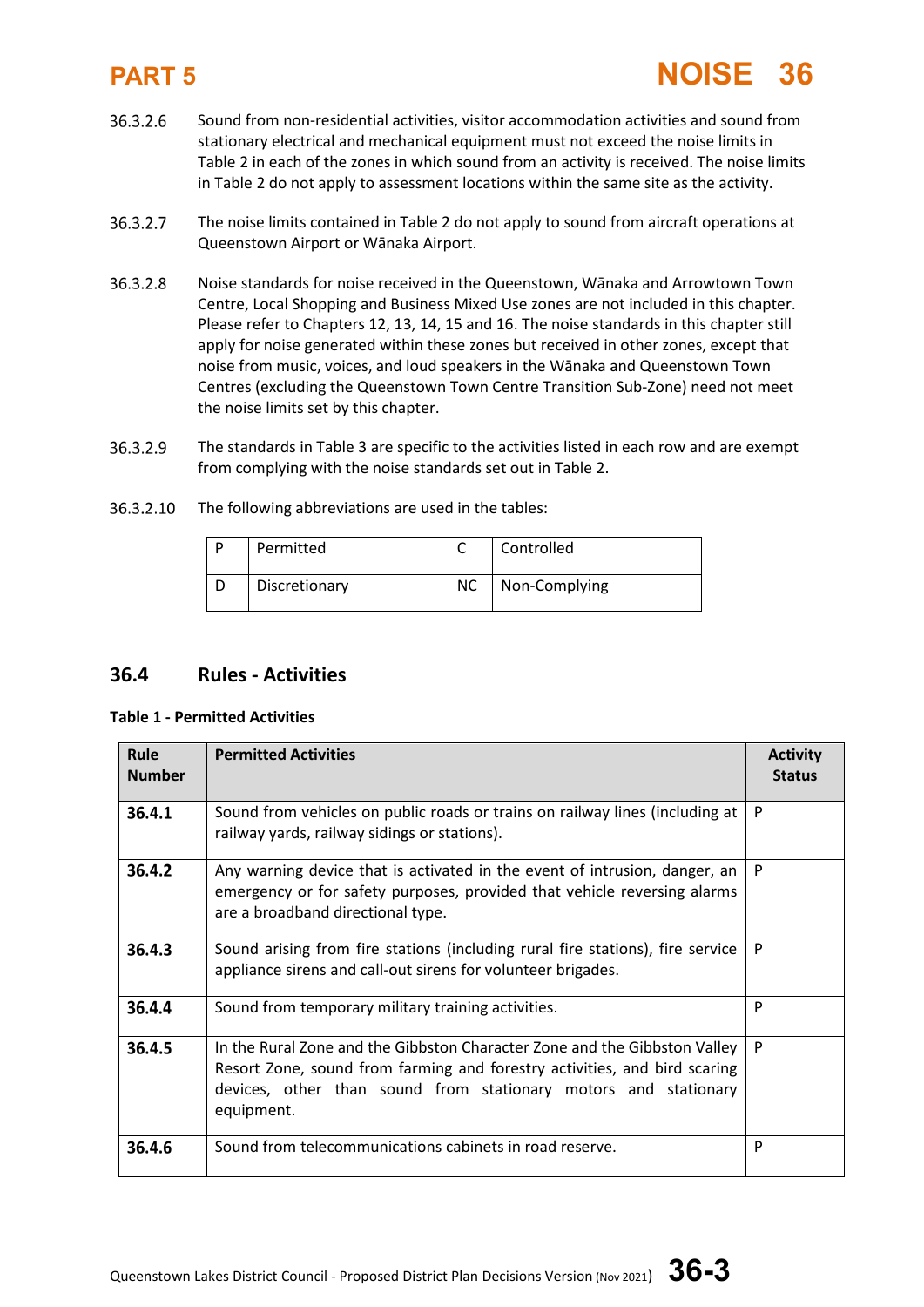| Rule<br><b>Number</b> | <b>Permitted Activities</b>                                                                                                                                                                                                                                                                                                                                                                                                            | <b>Activity</b><br><b>Status</b> |
|-----------------------|----------------------------------------------------------------------------------------------------------------------------------------------------------------------------------------------------------------------------------------------------------------------------------------------------------------------------------------------------------------------------------------------------------------------------------------|----------------------------------|
| 36.4.7                | Sound from emergency and backup electrical generators:<br>a. operating for emergency purposes or;<br>b. operating for testing and maintenance for less than 60 minutes each<br>month during a weekday between 0900 and 1700.<br>For the purpose of this rule backup generators are generators only used<br>when there are unscheduled outages of the network (other than routine<br>testing or maintenance provided for in (b) above). | P                                |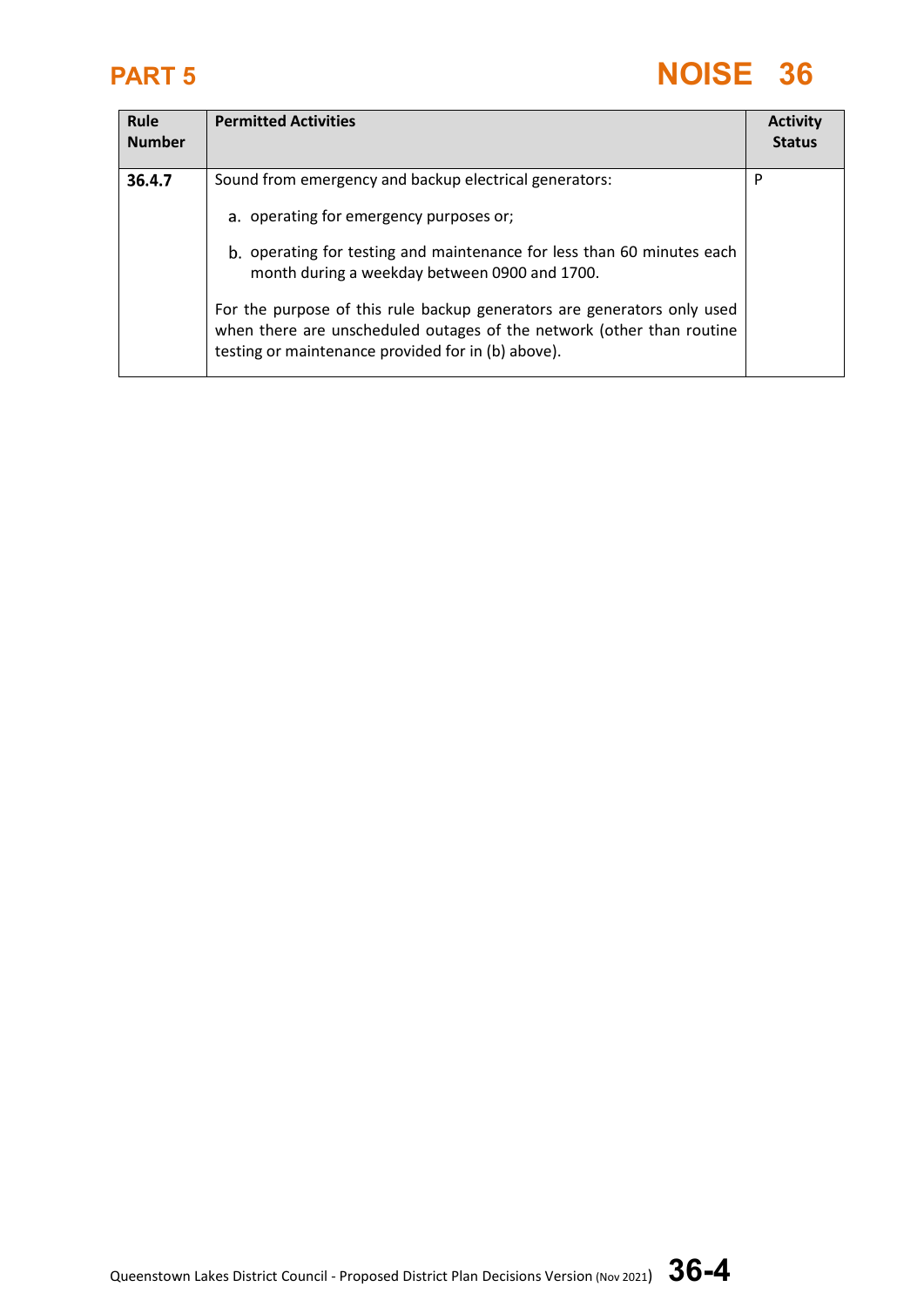



### **36.5 Rules- Standards**

### **Table 2: General Standards**

| Rule<br><b>Number</b> | General Standards                                                                   |                                                                                                    |                                          |                   |                             |
|-----------------------|-------------------------------------------------------------------------------------|----------------------------------------------------------------------------------------------------|------------------------------------------|-------------------|-----------------------------|
|                       | Zone sound is received in                                                           | <b>Assessment location</b>                                                                         | <b>Time</b>                              | Noise Limits      | compliance<br><b>Status</b> |
| 36.5.1                | Wakatipu Basin Rural Amenity Zone                                                   | Any point within the notional boundary of a 0800h to 2000h 50 dB LAeq(15 min)<br>residential unit. |                                          |                   | NC                          |
|                       | Rural Zone (Note: refer 36.5.14 for noise received                                  |                                                                                                    | 2000h to 0800h   40 dB $L_{Aeq(15 min)}$ |                   | NC                          |
|                       | in the Rural Zone from the Airport Zone -                                           |                                                                                                    |                                          |                   |                             |
|                       | Queenstown).                                                                        |                                                                                                    |                                          | 75 dB $L_{AFmax}$ |                             |
|                       | l Gibbston Character Zone                                                           |                                                                                                    |                                          |                   |                             |
|                       | Airport Zone – Wānaka                                                               |                                                                                                    |                                          |                   |                             |
|                       | Gibbston Valley Resort Zone - AA1, AA2, AA4,<br>AA7, PL, LMA and OSR Activity Areas |                                                                                                    |                                          |                   |                             |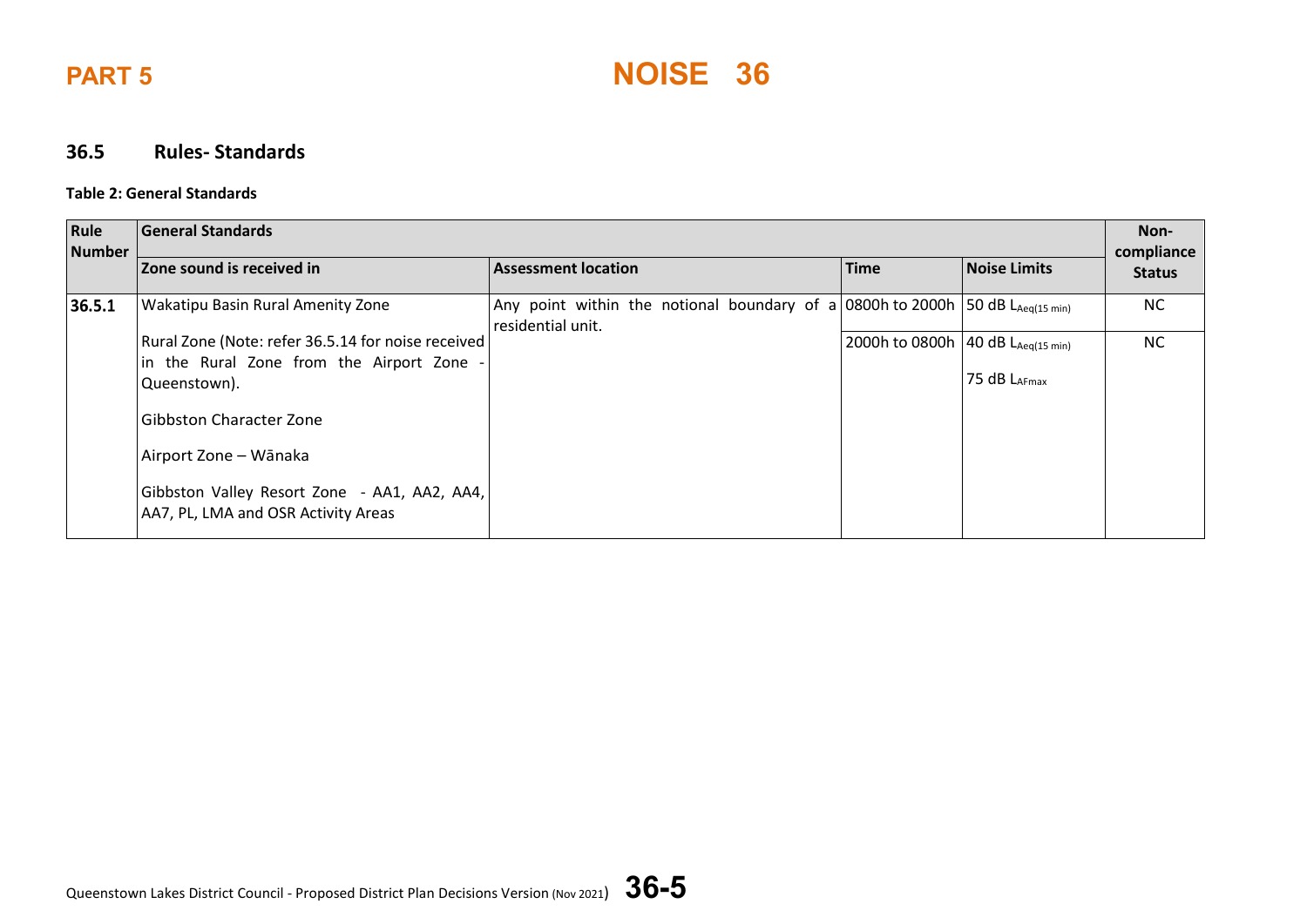| Rule<br><b>Number</b> | <b>General Standards</b>                                                                                                                                                                                                                                                                                                                                                                                                                                                                                                                          |                            |                                     |                     |                             |
|-----------------------|---------------------------------------------------------------------------------------------------------------------------------------------------------------------------------------------------------------------------------------------------------------------------------------------------------------------------------------------------------------------------------------------------------------------------------------------------------------------------------------------------------------------------------------------------|----------------------------|-------------------------------------|---------------------|-----------------------------|
|                       | Zone sound is received in                                                                                                                                                                                                                                                                                                                                                                                                                                                                                                                         | <b>Assessment location</b> | <b>Time</b>                         | <b>Noise Limits</b> | compliance<br><b>Status</b> |
| 36.5.2                | Wakatipu Basin Lifestyle Precinct<br>Hills Resort Zone (Note: for noise received in the<br>Hills Resort Zone, the noise limits specified do not<br>apply to noise from activities within the Hills<br>Resort Zone)                                                                                                                                                                                                                                                                                                                                | Any point within any site. | 0800h to 2000h 50 dB LAeq(15 min)   |                     | NC                          |
|                       | Hogans Gully Resort Zone (Note: for noise<br>received in the Hogans Gully Resort Zone, the<br>noise limits specified do not apply to noise from<br>activities within the Hogans Gully Resort Zone)<br>Low, Medium, and High Density and Large Lot<br>Residential Zones (Note: refer 36.5.14 for noise<br>received in the Residential Zones from the Airport<br>Zone - Queenstown).<br>Arrowtown Residential Historic Management<br>Zone<br>Settlement Zone<br><b>Rural Residential Zone</b><br>Rural Lifestyle Zone<br><b>Waterfall Park Zone</b> |                            | 2000h to 0800h   40 dB LAeg(15 min) |                     | <b>NC</b>                   |
|                       | Millbrook Resort Zone - Residential Activity Areas<br>only                                                                                                                                                                                                                                                                                                                                                                                                                                                                                        |                            |                                     |                     |                             |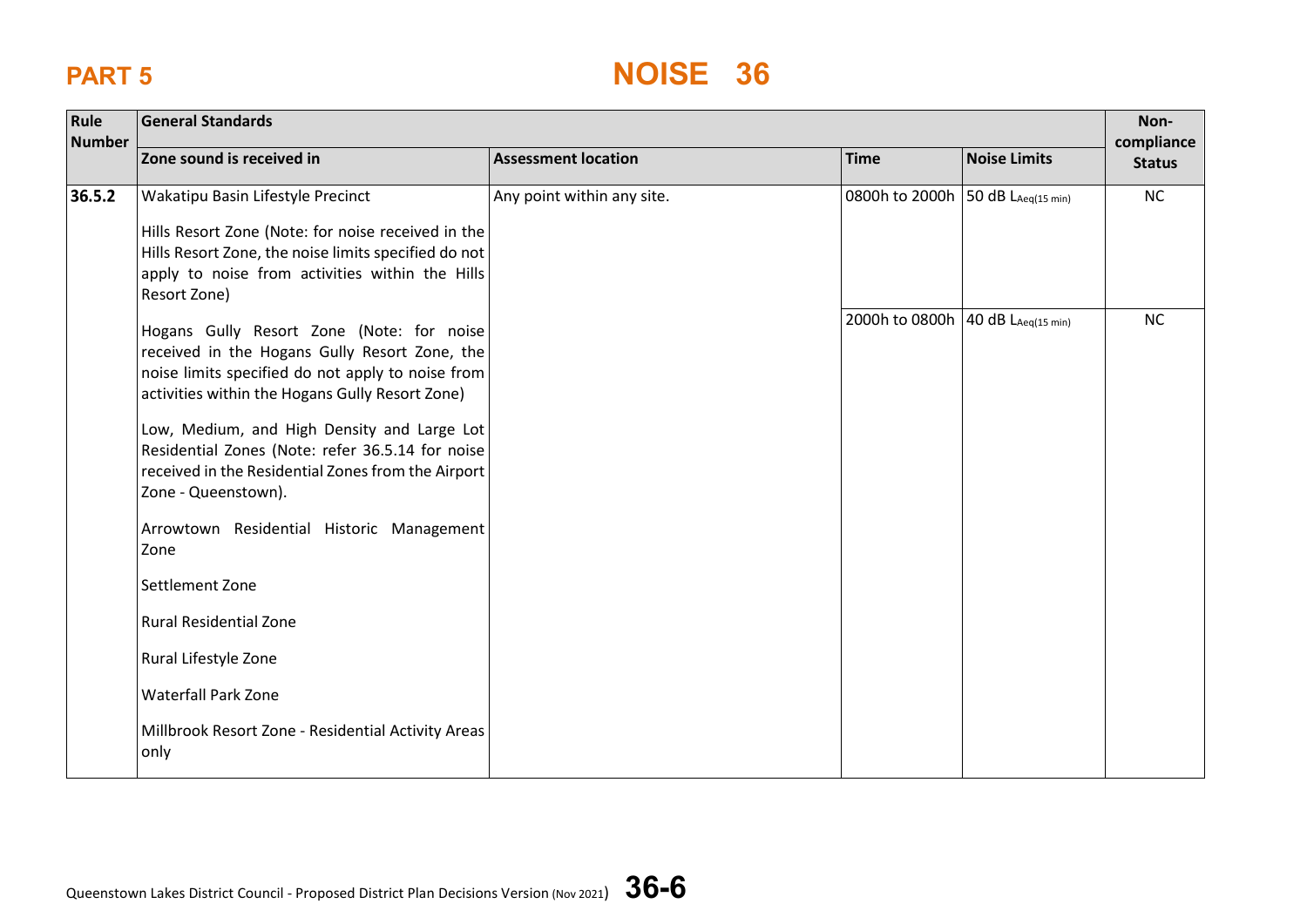| Rule<br><b>Number</b> | <b>General Standards</b>                                                  |                               |                                     |                                  |                             |
|-----------------------|---------------------------------------------------------------------------|-------------------------------|-------------------------------------|----------------------------------|-----------------------------|
|                       | Zone sound is received in                                                 | <b>Assessment location</b>    | <b>Time</b>                         | <b>Noise Limits</b>              | compliance<br><b>Status</b> |
|                       | Jacks Point Zone- Residential Activity Areas only                         |                               |                                     |                                  |                             |
|                       | Open Space and Recreation Zones,                                          |                               |                                     |                                  |                             |
|                       | Gibbston Valley Resort Zone - AA3, AA5, AA6 and<br>AA8.                   |                               |                                     |                                  |                             |
|                       | <b>Rural Visitor Zone</b>                                                 |                               |                                     |                                  |                             |
| 36.5.3                | Airport Zone - Queenstown                                                 | At any point within the zone. | Any time                            | No limit                         | P                           |
| 36.5.4                | Jacks Point Zone - Village Activity Area only                             | Any point within any site.    | 0800h to 2200h 60 dB LAeq(15 min)   |                                  | <b>NC</b>                   |
|                       |                                                                           |                               | 2200h to 0800h                      | 50 $dB$ L <sub>Aeq(15 min)</sub> | <b>NC</b>                   |
| 36.5.5                | Civic Spaces Zone where it adjoins the $\vert$ Any point within any site. |                               | 0800h to 2200h 60 dB LAeq(15 min)   |                                  | NC                          |
|                       | Queenstown, Wānaka, or Arrowtown Town<br>Centre Zones                     |                               | 2200h to 0800h   50 dB LAeq(15 min) |                                  |                             |
|                       |                                                                           |                               |                                     | 75 dB LAFmax                     |                             |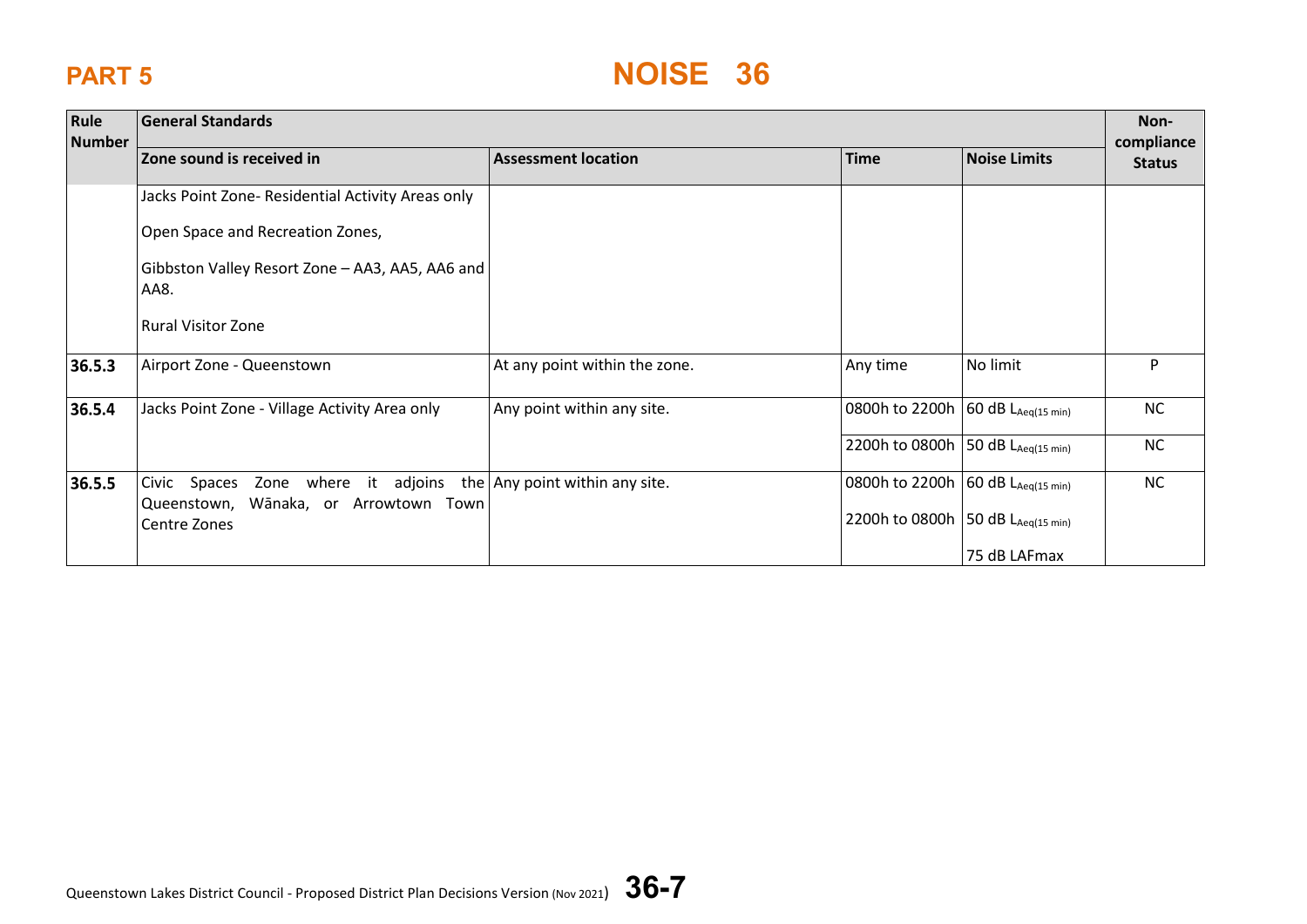### **Table 3: Specific Standards**

| Rule<br><b>Number</b> | <b>Specific Standards</b>                                                                                                                                                                                                                                                                                                                                                                                                                                                                                                                               | <b>Non-compliance Status</b>                                                                                                                                                                                                                                                                                                |                |                                                             |                       |
|-----------------------|---------------------------------------------------------------------------------------------------------------------------------------------------------------------------------------------------------------------------------------------------------------------------------------------------------------------------------------------------------------------------------------------------------------------------------------------------------------------------------------------------------------------------------------------------------|-----------------------------------------------------------------------------------------------------------------------------------------------------------------------------------------------------------------------------------------------------------------------------------------------------------------------------|----------------|-------------------------------------------------------------|-----------------------|
|                       | <b>Activity or sound source</b>                                                                                                                                                                                                                                                                                                                                                                                                                                                                                                                         | <b>Assessment location</b>                                                                                                                                                                                                                                                                                                  | <b>Time</b>    | <b>Noise Limits</b>                                         |                       |
| 36.5.6                | Certain Telecommunications Activities in Road 36.5.6.1<br>Reserve<br>The<br>(National<br>Management<br>Resource<br>Standards<br>Environmental<br>for<br>"NESTF" $)$<br>Telecommunications<br><b>Facilities</b><br>Regulations 2008<br>provide for noise<br>from<br>telecommunications equipment cabinets located<br>in the road reserve as a permitted activity, subject<br>to the specified noise limits.<br>The noise from the cabinet must be measured in<br>accordance with NZS $6801: 2008$ Acoustics -<br>Measurement of environmental sound, the | Where a cabinet located in 10700h to 2200h<br>a road reserve in an area in<br>which allows residential<br>activities, the noise from<br>the cabinet must be<br>measured and assessed at<br>1 of the following points:<br>if the side of a building<br>$a_{-}$<br>containing a habitable room<br>is within 4m of the closest | 2200h to 0700h | 50 $dB$ $L_{Aeq(5 min)}$<br>40 $dB$ L <sub>Aeg(5 min)</sub> | Refer<br><b>NESTF</b> |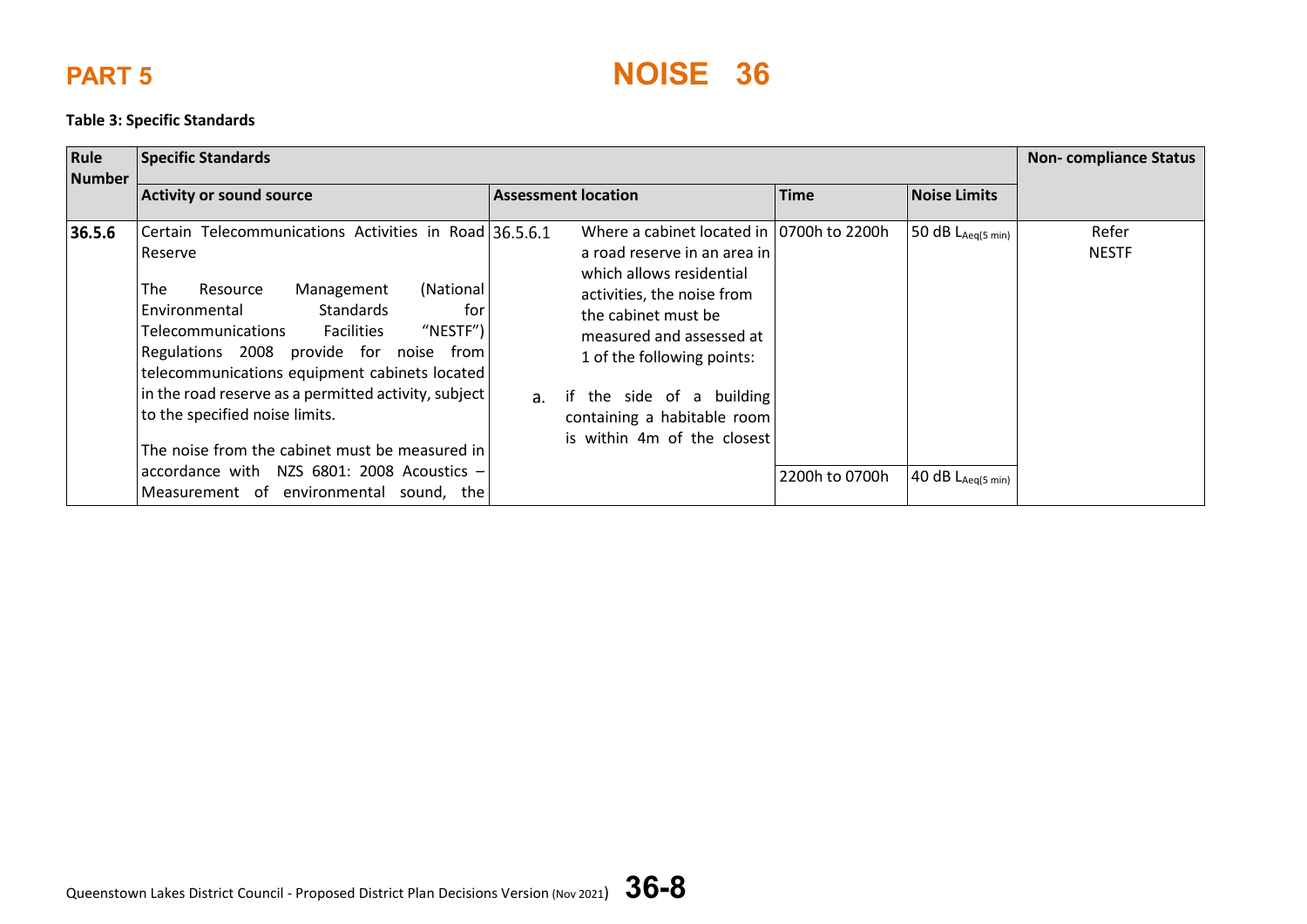| Rule          | <b>Specific Standards</b>                                                                                                                                                                                                                                                           |                                                                                                                                                                                                                                                                                                                                                                                                                                                                   |                            |                                                 |  |  |
|---------------|-------------------------------------------------------------------------------------------------------------------------------------------------------------------------------------------------------------------------------------------------------------------------------------|-------------------------------------------------------------------------------------------------------------------------------------------------------------------------------------------------------------------------------------------------------------------------------------------------------------------------------------------------------------------------------------------------------------------------------------------------------------------|----------------------------|-------------------------------------------------|--|--|
| <b>Number</b> | <b>Activity or sound source</b>                                                                                                                                                                                                                                                     | <b>Assessment location</b>                                                                                                                                                                                                                                                                                                                                                                                                                                        | <b>Time</b>                | <b>Noise Limits</b>                             |  |  |
|               | measurement must be adjusted in accordance<br>with NZS 6801: 2008 Acoustics - Measurement of<br>environmental sound to a free field incident<br>sound level, and the adjusted measurement must<br>be assessed in accordance with NZS 6802: 2008<br>Acoustics - Environmental noise. | boundary of the road reserve,<br>the noise must be measured:<br>at a point 1m from the<br>i.<br>side of the building; or<br>ii.<br>at a point in the plane of<br>the side of the building;<br>in any other case, the noise<br>b.<br>must be measured at a point<br>that is:<br>at least 3 m from the<br>i.<br>cabinet; and<br>ii.<br>within<br>the<br>legal<br>boundary of land next to<br>the part of the road<br>where<br>the<br>reserve<br>cabinet is located. | 2200h to 0700h             | 65 dB LAFmax                                    |  |  |
|               |                                                                                                                                                                                                                                                                                     | 36.5.6.2<br>Where a cabinet is located<br>in a road reserve in an area<br>in which does not allow<br>residential activities, the<br>noise from the cabinet<br>must be measured and                                                                                                                                                                                                                                                                                | Any time<br>2200h to 0700h | $60 dB$ L <sub>Aeq(5 min)</sub><br>65 dB LAFmax |  |  |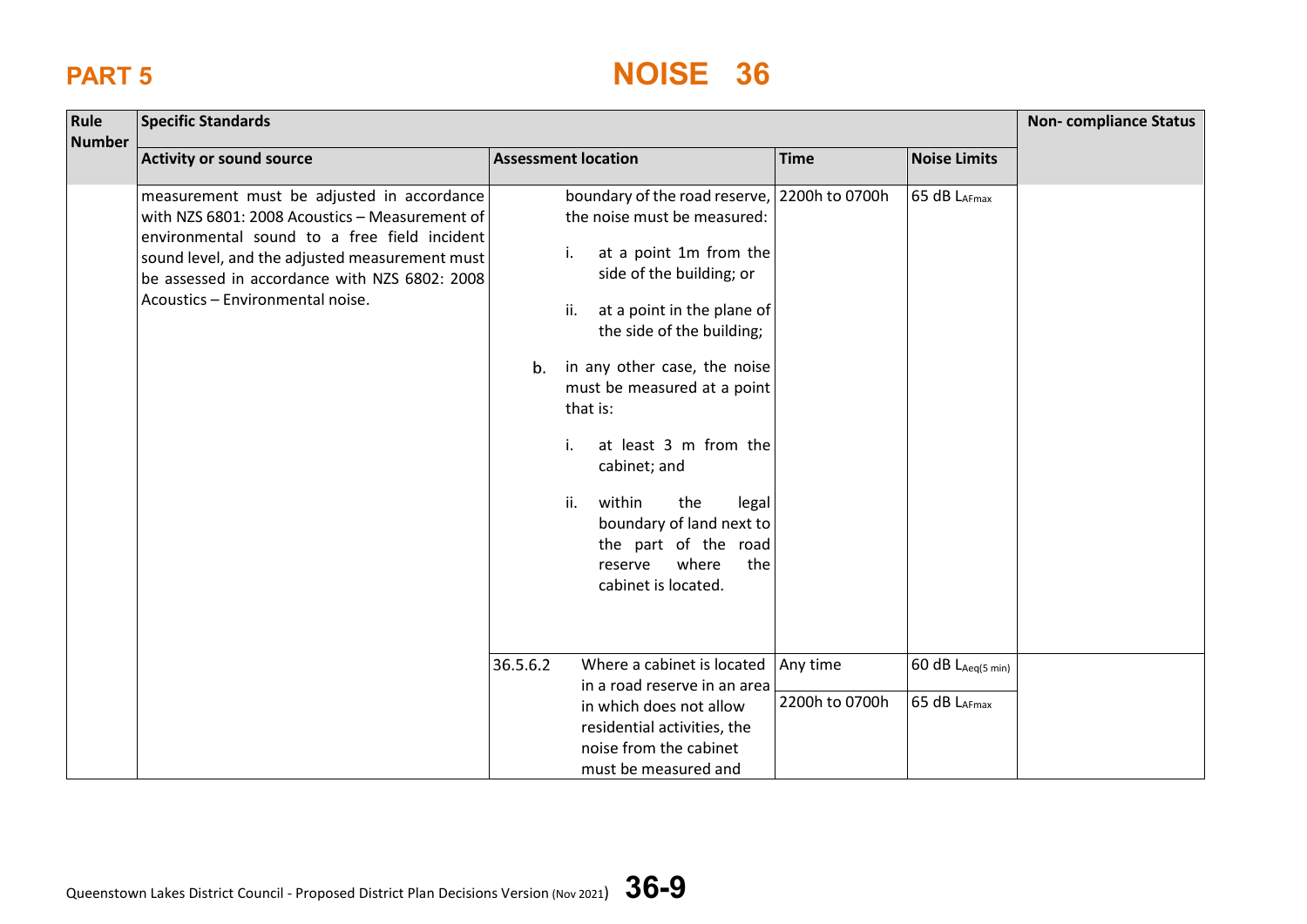| Rule<br><b>Number</b> | <b>Specific Standards</b>       |                                                                                                                                                                                                                                                                                                                                                                                                                                                                                                                                                                                                                   |             |                                         | <b>Non-compliance Status</b> |
|-----------------------|---------------------------------|-------------------------------------------------------------------------------------------------------------------------------------------------------------------------------------------------------------------------------------------------------------------------------------------------------------------------------------------------------------------------------------------------------------------------------------------------------------------------------------------------------------------------------------------------------------------------------------------------------------------|-------------|-----------------------------------------|------------------------------|
|                       | <b>Activity or sound source</b> | <b>Assessment location</b>                                                                                                                                                                                                                                                                                                                                                                                                                                                                                                                                                                                        | <b>Time</b> | <b>Noise Limits</b>                     |                              |
|                       |                                 | assessed at 1 of the<br>following points:<br>if the side of a building<br>a.<br>containing a habitable room<br>is within 4 m of the closest<br>boundary of the road reserve,<br>the noise must be measured:<br>at a point 1 m from the<br>i.<br>side of the building; or<br>at a point in the plane of<br>ii.<br>the side of the building;<br>in any other case, the noise<br>b.<br>must be measured at a point<br>that is:<br>at least 3 m from the<br>i.<br>cabinet; and<br>ii.<br>within<br>the<br>legal<br>boundary of land next to<br>the part of the road<br>where<br>the<br>reserve<br>cabinet is located. |             |                                         |                              |
| 36.5.7                | <b>Wind Turbines</b>            | At any point within the notional Any time<br>boundary of any residential unit.                                                                                                                                                                                                                                                                                                                                                                                                                                                                                                                                    |             | 40 dB LA90(10<br><sub>min)</sub> or the | NC                           |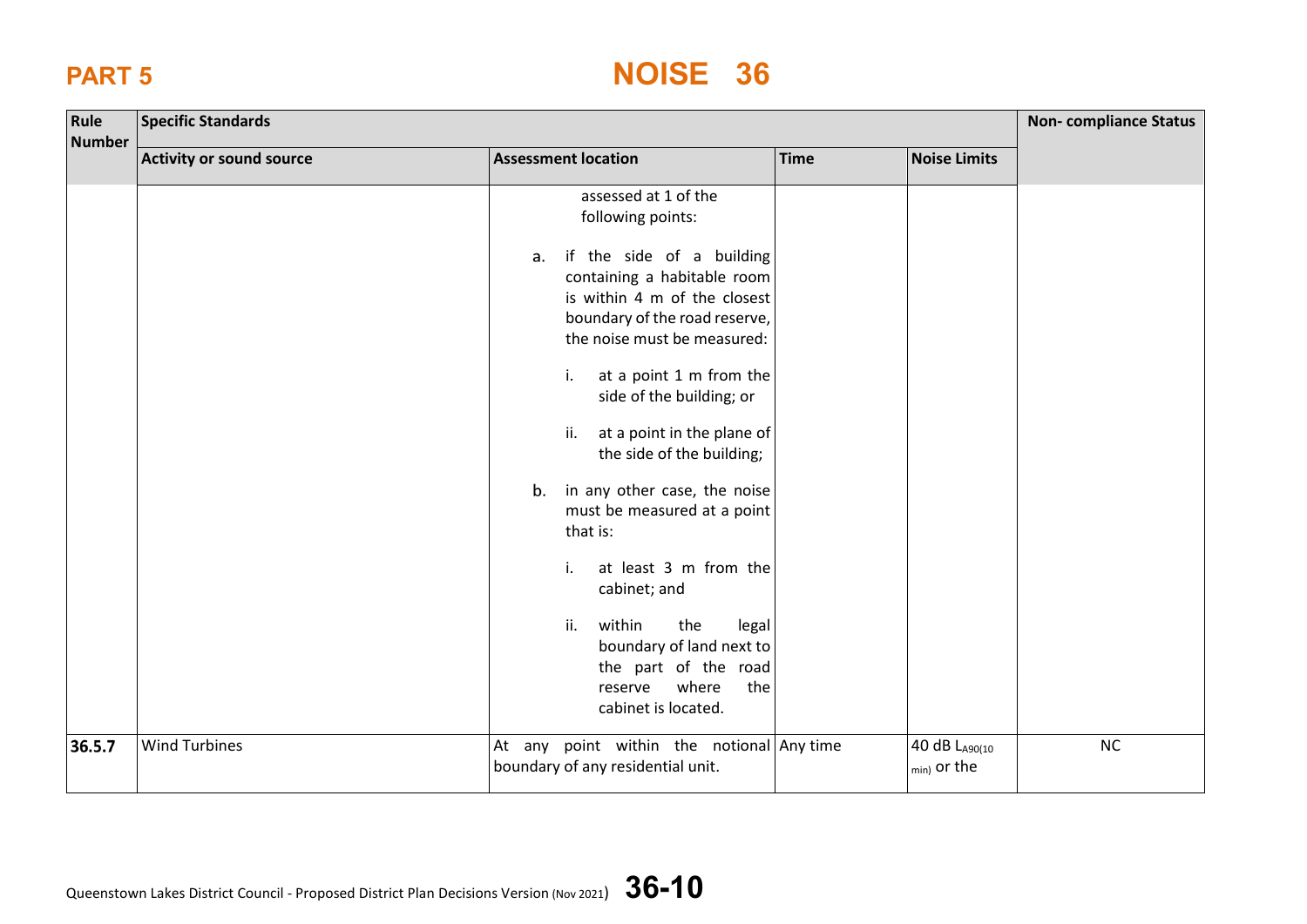| Rule<br><b>Number</b> | <b>Specific Standards</b>                                                                                                                                                                                                                                                                                                                                                                                                                                  |                                                                                                                                                                                                                                                                                                        |                                                    |                                                                                        |           |
|-----------------------|------------------------------------------------------------------------------------------------------------------------------------------------------------------------------------------------------------------------------------------------------------------------------------------------------------------------------------------------------------------------------------------------------------------------------------------------------------|--------------------------------------------------------------------------------------------------------------------------------------------------------------------------------------------------------------------------------------------------------------------------------------------------------|----------------------------------------------------|----------------------------------------------------------------------------------------|-----------|
|                       | <b>Activity or sound source</b>                                                                                                                                                                                                                                                                                                                                                                                                                            | <b>Assessment location</b>                                                                                                                                                                                                                                                                             | <b>Time</b>                                        | <b>Noise Limits</b>                                                                    |           |
|                       | Wind farm sound must be measured and assessed<br>in accordance with NZS 6808:2010 Acoustics -<br><b>Wind Farm Noise</b>                                                                                                                                                                                                                                                                                                                                    |                                                                                                                                                                                                                                                                                                        |                                                    | background<br>sound level<br>$L_{A90(10 min)}$ plus<br>5 dB,<br>whichever is<br>higher |           |
| 36.5.8                | <b>Audible Bird Scaring Devices</b><br>The operation of audible devices (including gas<br>guns, audible avian distress alarms and firearms<br>for the purpose of bird scaring, and excluding<br>noise arising from fire stations).<br>In relation to gas guns, audible avian distress<br>alarms and firearms no more than 15 audible<br>events shall occur per device in any 60 minute<br>period.                                                          | 36.5.8.1<br>At any point within a<br>Residential Zone or the<br>notional boundary of any<br>residential unit, other than<br>on the property in which<br>the device is located, or<br>any residential unit or<br>visitor accommodation<br>activity within the<br><b>Gibbston Valley Resort</b><br>Zone. | Hours of daylight<br>but not earlier<br>than 0600h | 65 dB LAE shall<br>apply to any<br>one event                                           | <b>NC</b> |
|                       | Each audible event shall not exceed three sound<br>emissions from any single device within a $1$<br>minute period and no such events are permitted<br>during the period between sunset and sunrise the<br>following day.<br>The number of devices shall not exceed one<br>device per 4 hectares of land in any single land<br>holding, except that in the case of a single land<br>holding less than 4 hectares in area, one device<br>shall be permitted. | In any public place.<br>36.5.8.2                                                                                                                                                                                                                                                                       | At any time                                        | 90 dB LAE is<br>received from<br>any one noise<br>event                                |           |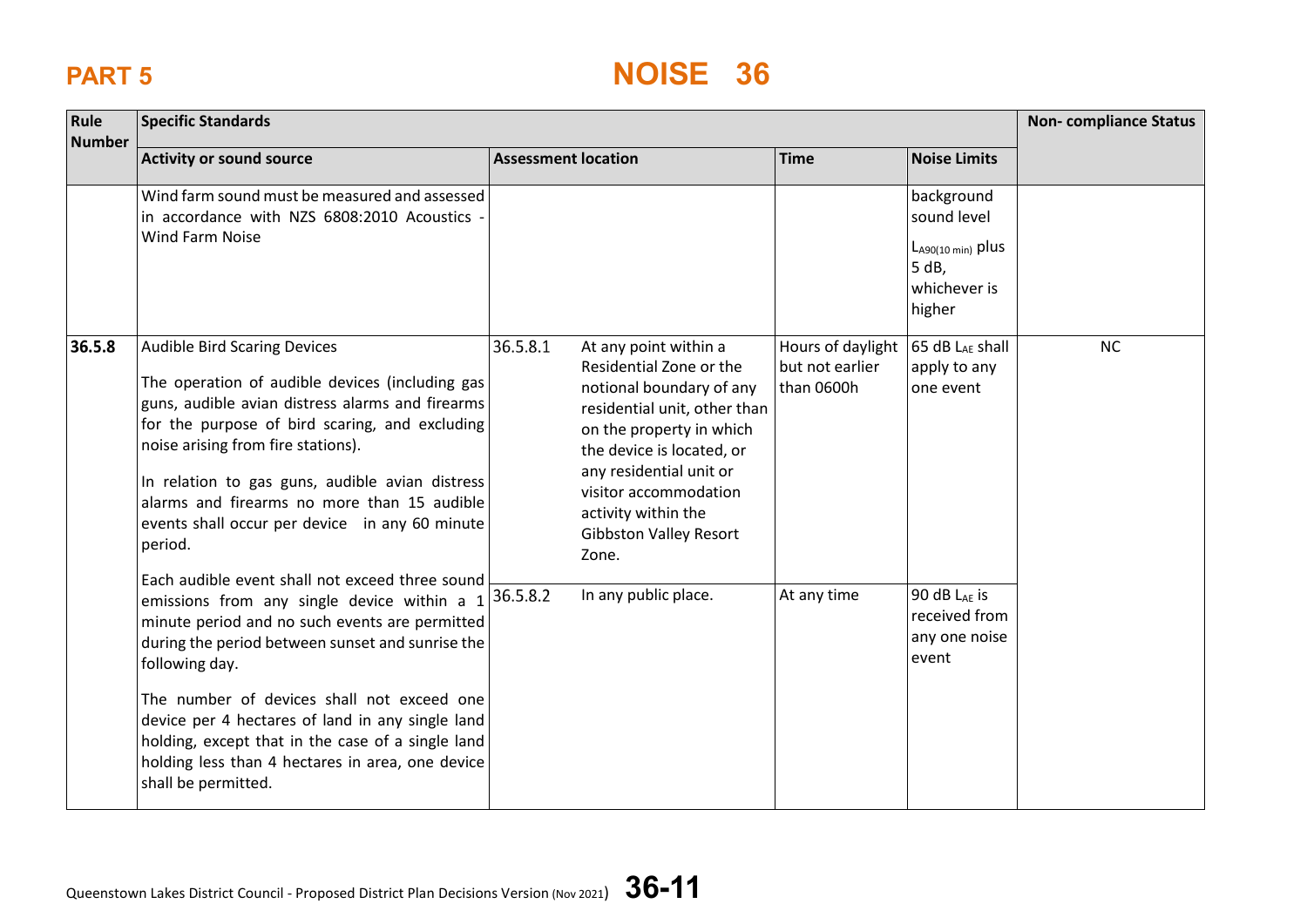| Rule<br><b>Number</b> | <b>Specific Standards</b>                                                                                                                                                                                                                                                                                                                                                                                                                                                                                                                                                                                                       | <b>Non-compliance Status</b>                                                                                                                                                                                                                                                                                                                                                                                                                                     |             |                               |           |
|-----------------------|---------------------------------------------------------------------------------------------------------------------------------------------------------------------------------------------------------------------------------------------------------------------------------------------------------------------------------------------------------------------------------------------------------------------------------------------------------------------------------------------------------------------------------------------------------------------------------------------------------------------------------|------------------------------------------------------------------------------------------------------------------------------------------------------------------------------------------------------------------------------------------------------------------------------------------------------------------------------------------------------------------------------------------------------------------------------------------------------------------|-------------|-------------------------------|-----------|
|                       | <b>Activity or sound source</b>                                                                                                                                                                                                                                                                                                                                                                                                                                                                                                                                                                                                 | <b>Assessment location</b>                                                                                                                                                                                                                                                                                                                                                                                                                                       | <b>Time</b> | <b>Noise Limits</b>           |           |
| 36.5.9                | Frost fans<br>Sound from frost fans.                                                                                                                                                                                                                                                                                                                                                                                                                                                                                                                                                                                            | At any point within the notional $\det$ any time<br>boundary of any residential unit, other<br>than residential units on the same site<br>as the activity, or any residential unit or<br>visitor accommodation activity within<br>the Gibbston Valley Resort Zone.                                                                                                                                                                                               |             | 55 dB LAeq (15<br>min)        | <b>NC</b> |
| 36.5.10               | Vibration<br>Vibration from any activity shall not exceed the<br>guideline values given in DIN 4150-3:1999 Effects<br>of vibration on structures at any buildings on any<br>other site.                                                                                                                                                                                                                                                                                                                                                                                                                                         | On any structures or buildings on any Refer to relevant<br>other site.                                                                                                                                                                                                                                                                                                                                                                                           | standard    | Refer<br>relevant<br>standard | to NC     |
| 36.5.11               | Helicopters<br>Sound from any helicopter landing area must be<br>measured and assessed in accordance with NZ<br>6807:1994 Noise Management and Land Use<br>Planning for Helicopter Landing Areas.<br>In assessing noise from helicopters using NZS<br>6807: 1994 any individual helicopter flight<br>movement, including continuous idling occurring<br>between an arrival and departure, shall be<br>measured and assessed so that the sound energy<br>that is actually received from that movement is<br>conveyed in the Sound Exposure Level (SEL) for<br>the movement when calculated in accordance<br>with NZS 6801: 2008. | At any point within the notional<br>boundary of any residential unit, other<br>than residential units on the same site<br>as the activity.<br>For any landing area in the Hills Resort<br>Zone, the assessment location is any<br>point within the notional boundary of a<br>residential unit outside the Hills Resort<br>Zone.<br>For any landing area in the Hogans Gully<br>Resort Zone, the assessment location is<br>any point within the notional boundary |             |                               |           |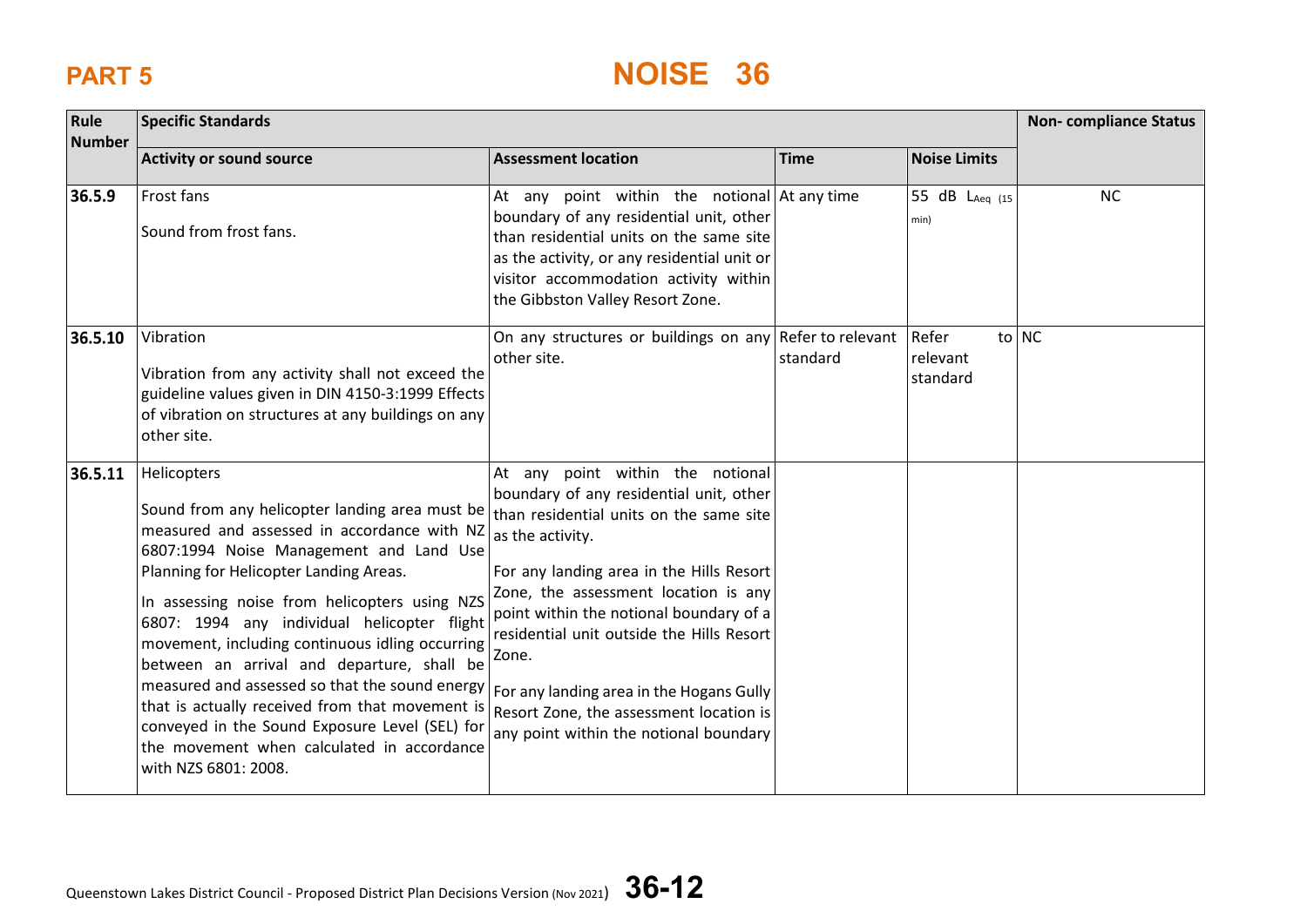| Rule<br><b>Number</b> | <b>Specific Standards</b>                                                                                                                                                                                                                                                                                                                                                                                                                          |                                                                                                                                                                                                                                                                                                     |              |                       | <b>Non-compliance Status</b> |  |
|-----------------------|----------------------------------------------------------------------------------------------------------------------------------------------------------------------------------------------------------------------------------------------------------------------------------------------------------------------------------------------------------------------------------------------------------------------------------------------------|-----------------------------------------------------------------------------------------------------------------------------------------------------------------------------------------------------------------------------------------------------------------------------------------------------|--------------|-----------------------|------------------------------|--|
|                       | <b>Activity or sound source</b>                                                                                                                                                                                                                                                                                                                                                                                                                    | <b>Assessment location</b>                                                                                                                                                                                                                                                                          | <b>Time</b>  | <b>Noise Limits</b>   |                              |  |
|                       | For the avoidance of doubt this rule does not of a residential unit outside the Hogans<br>apply to Queenstown Airport and Wanaka Gully Resort Zone.<br>Airport.<br>Advice Note: See additional rules in Rural Zone rule and in rule 36.5.12 below for<br>Chapter at 21.10.1, 21.10.2 and 21.10.3.                                                                                                                                                  | *Note: The applicable noise limit in this<br>informal airports/landing strips used by<br>a combination of both fixed wing and<br>helicopters shall be determined by an At all times<br>appropriately<br>qualified<br>acoustic<br>engineer on the basis of the dominant<br>aircraft type to be used. |              |                       |                              |  |
|                       | 36.5.11.1 All locations except identified in<br>36.5.11.2                                                                                                                                                                                                                                                                                                                                                                                          |                                                                                                                                                                                                                                                                                                     |              | 50 dB L <sub>dn</sub> | <b>NC</b>                    |  |
|                       | 36.5.11.2 Lower Density Suburban Residential<br>Zone, Medium Density Residential<br>Zone, High Density Residential Zone,<br>Arrowtown Residential Historic<br>Management Zone, Large Lot<br>Residential Zone, Rural Zone, Rural<br>Residential Zone and Rural Lifestyle<br>Zone.<br>Advice Note: Rule 36.5.11.2 shall not apply to<br>helicopter noise associated with use of an<br>informal airport permitted under Rules 21.10.2<br>and 21.10.3. |                                                                                                                                                                                                                                                                                                     | At all times | 40 dB $L_{dn}$        | <b>NC</b>                    |  |
| 36.5.12               | <b>Fixed Wing Aircraft</b><br>Sound from airports/landing strips for fixed wing<br>aircraft must be measured and assessed in<br>accordance with NZS 6805:1992 Airport Noise<br>Management and Land Use Planning.                                                                                                                                                                                                                                   | At any point within the notional $\det$ all times<br>boundary of any residential unit and at<br>any point within a residential site other<br>than residential units on the same site<br>as the activity.                                                                                            |              | 55 dB Ldn             | <b>NC</b>                    |  |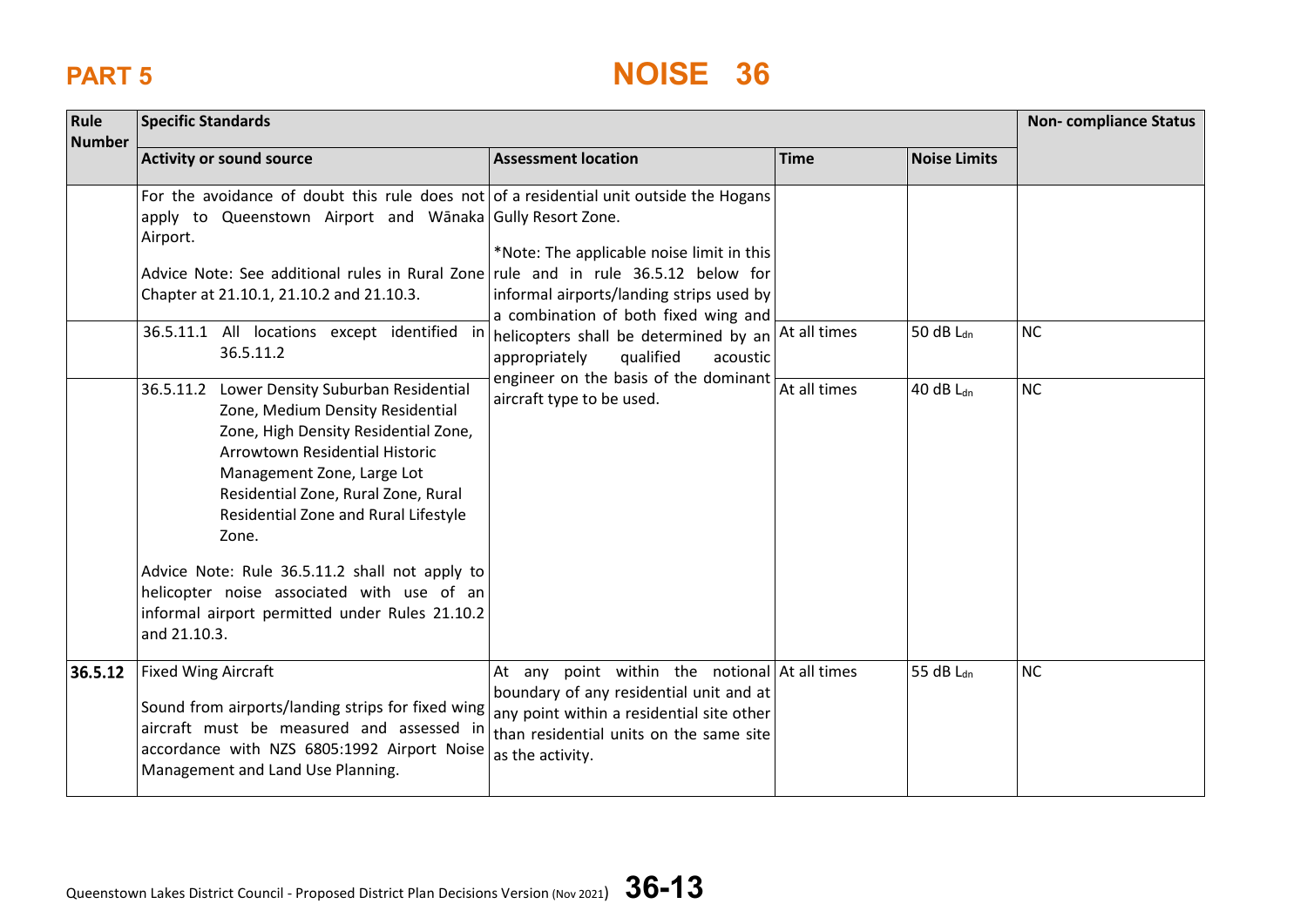| Rule<br><b>Number</b> | <b>Specific Standards</b>                                                                                                                                                                                                                                                                                                        |                                                                                                                                                                                                                                                                                 |                                 |                                                 | <b>Non-compliance Status</b>                                       |
|-----------------------|----------------------------------------------------------------------------------------------------------------------------------------------------------------------------------------------------------------------------------------------------------------------------------------------------------------------------------|---------------------------------------------------------------------------------------------------------------------------------------------------------------------------------------------------------------------------------------------------------------------------------|---------------------------------|-------------------------------------------------|--------------------------------------------------------------------|
|                       | <b>Activity or sound source</b>                                                                                                                                                                                                                                                                                                  | <b>Assessment location</b>                                                                                                                                                                                                                                                      | <b>Time</b>                     | <b>Noise Limits</b>                             |                                                                    |
|                       | For the avoidance of doubt this rule does not *Note: The applicable noise limit in this<br>apply to Queenstown and Wānaka Airports.<br>Advice Note: See additional rules in Rural Zone<br>Chapter at 21.10.1, 21.10.2 and 21.10.3.                                                                                               | rule and in rule 36.5.11 above for<br>informal airports/landing strips used by<br>a combination of both fixed wing and<br>helicopters shall be determined by an<br>qualified<br>acoustic<br>appropriately<br>engineer on the basis of the dominant<br>aircraft type to be used. |                                 |                                                 |                                                                    |
| 36.5.13               | <b>Construction Noise</b><br>Construction sound must be measured and<br>assessed in accordance with NZS 6803:1999<br>Acoustics - Construction Noise. Construction<br>sound must comply with the recommended upper<br>limits in Tables 2 and 3 of NZS 6803. Construction<br>sound must be managed in accordance with NZS<br>6803. | At any point within any other site.                                                                                                                                                                                                                                             | Refer to relevant<br>standard   | $to$ $\vert$ D<br>Refer<br>relevant<br>standard |                                                                    |
| 36.5.14               | <b>Commercial Motorised Craft</b><br>(excluding public water ferry services and the TSS<br>Earnslaw)<br>Sound from motorised craft must be measured<br>and assessed in accordance with ISO 2922:2000<br>and ISO 14509-1:2008.                                                                                                    | 25 metres from the craft.                                                                                                                                                                                                                                                       | 0800 to 2000h<br>2000h to 0800h | 77 dB LASmax<br>67 dB LASmax                    | <b>NC</b>                                                          |
| 36.5.15               | Public water ferry services<br>Sound from motorised craft must be measured<br>and assessed in accordance with ISO 2922:2000                                                                                                                                                                                                      | 25 metres from the craft                                                                                                                                                                                                                                                        | 0700 to 2200h<br>2200h to 0700h | 77 dB <sub>ASmax</sub><br>67 dB LASmax          | <b>RD</b><br>Discretion is restricted to<br>the following matters: |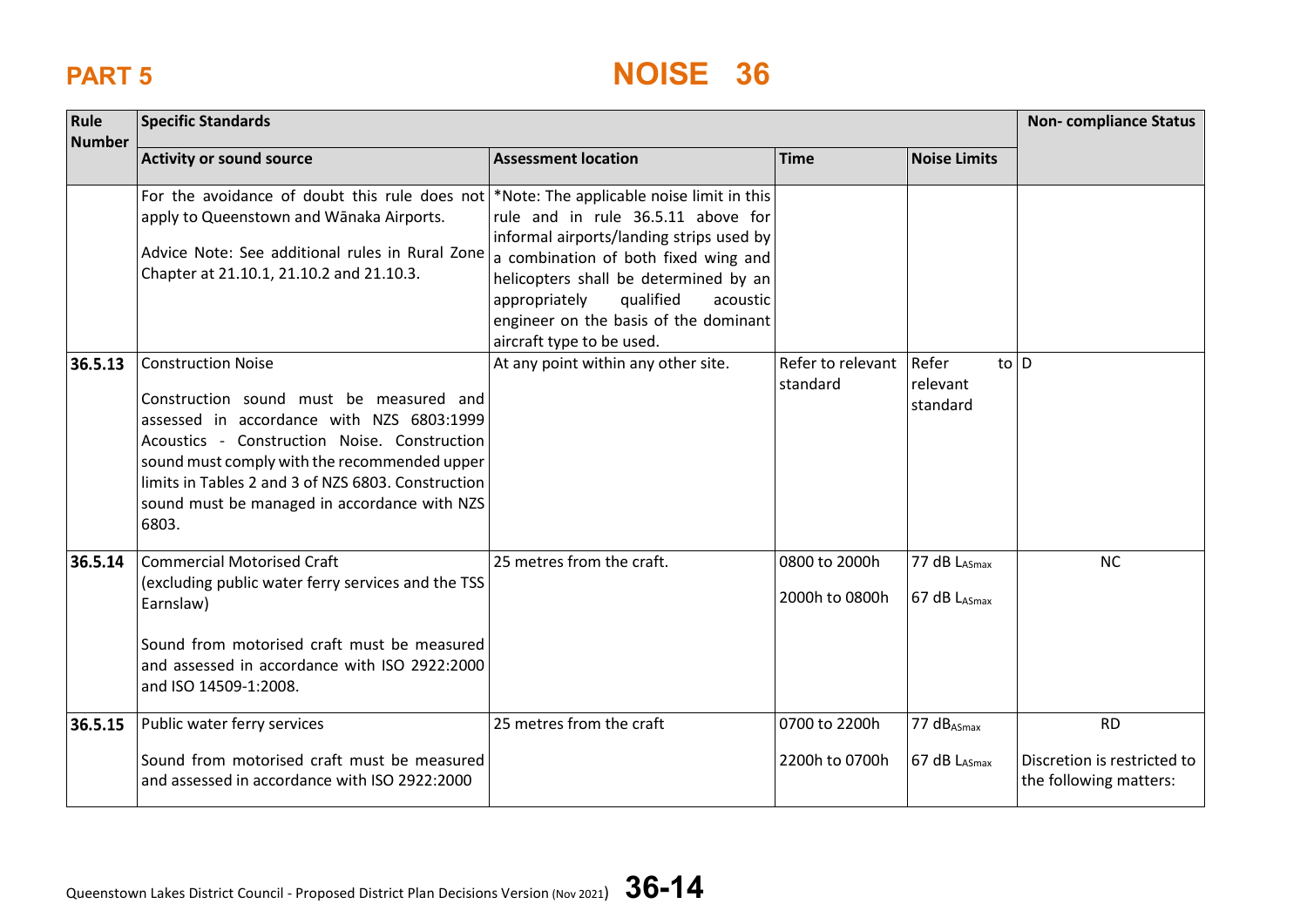| Rule<br><b>Number</b> | <b>Specific Standards</b> |                            |             | <b>Non-compliance Status</b> |                                                                                                                                                                                                                                                                                                                                                                                                                                                                                                                                                                                                     |
|-----------------------|---------------------------|----------------------------|-------------|------------------------------|-----------------------------------------------------------------------------------------------------------------------------------------------------------------------------------------------------------------------------------------------------------------------------------------------------------------------------------------------------------------------------------------------------------------------------------------------------------------------------------------------------------------------------------------------------------------------------------------------------|
|                       | Activity or sound source  | <b>Assessment location</b> | <b>Time</b> | <b>Noise Limits</b>          |                                                                                                                                                                                                                                                                                                                                                                                                                                                                                                                                                                                                     |
|                       |                           |                            |             |                              | a. The degree to which<br>the activity supports<br>an efficient and<br>convenient passenger<br>transport service.<br>b. As relevant to noise<br>effects:<br>i. The degree to<br>which the noise<br>limited is exceeded;<br>ii. The frequency and<br>timing of craft<br>movements, in<br>particular between<br>2200 and 0700<br>hours;<br>iii. The proximity of<br>the craft route to<br>sensitive receivers;<br>iv. The nature of the<br>ambient noise<br>environment;<br>v. The degree to<br>which noise effects<br>can practicably be<br>avoided, remedied<br>or mitigated,<br>including by noise |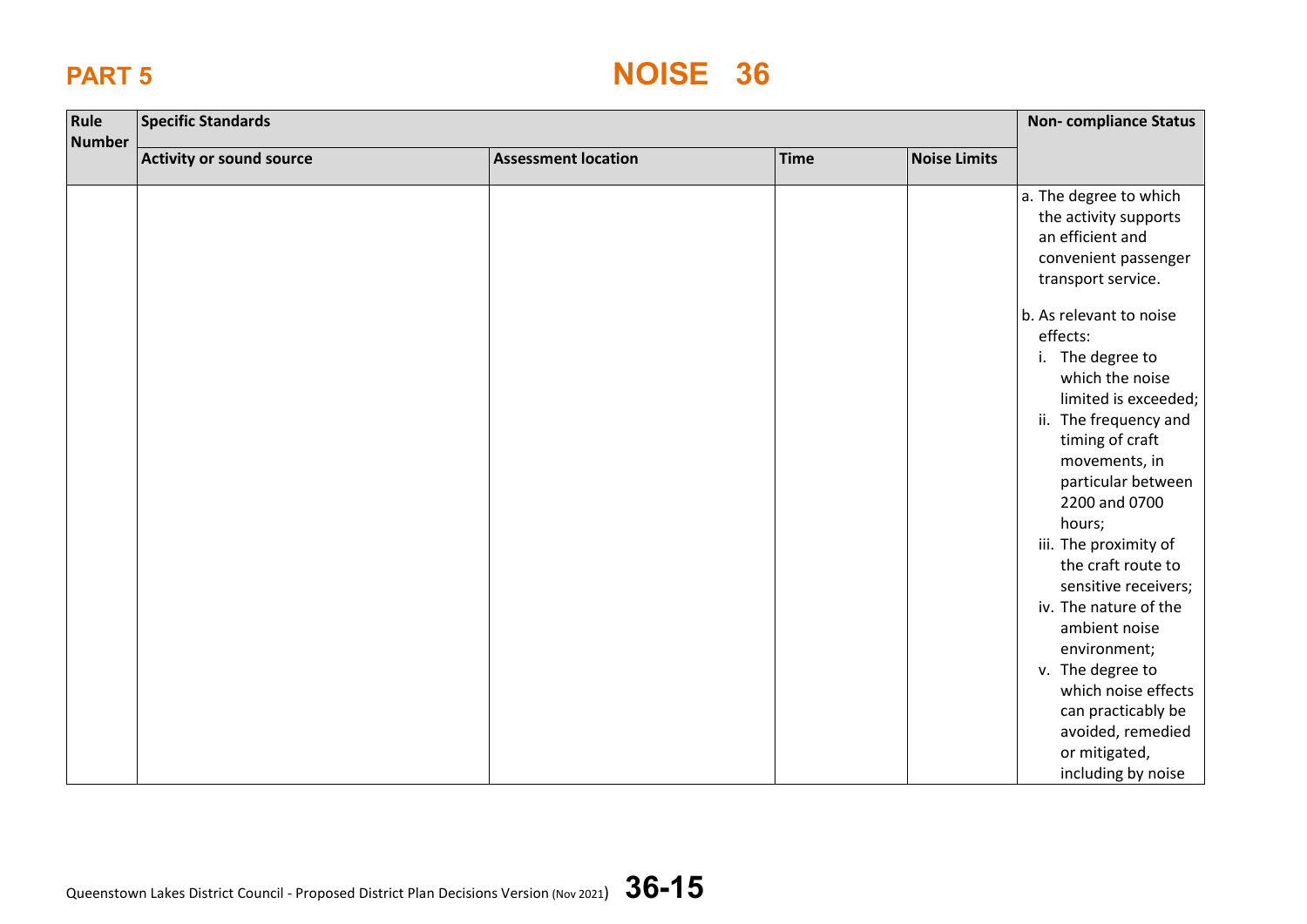| Rule          | <b>Specific Standards</b>                                                                                                                                                                                                                                                                                                   |                                                                                                 |                                                        |                                                                       | <b>Non-compliance Status</b>                                                                                                                                                                                                                                                                   |
|---------------|-----------------------------------------------------------------------------------------------------------------------------------------------------------------------------------------------------------------------------------------------------------------------------------------------------------------------------|-------------------------------------------------------------------------------------------------|--------------------------------------------------------|-----------------------------------------------------------------------|------------------------------------------------------------------------------------------------------------------------------------------------------------------------------------------------------------------------------------------------------------------------------------------------|
| <b>Number</b> | <b>Activity or sound source</b>                                                                                                                                                                                                                                                                                             | <b>Assessment location</b>                                                                      | <b>Time</b>                                            | <b>Noise Limits</b>                                                   |                                                                                                                                                                                                                                                                                                |
| 36.5.16       | Sound from the Airport Zone - Queenstown<br>received in the Residential Zones, and the Rural                                                                                                                                                                                                                                | At any point within the Residential Zone 0700h to 2200h<br>and at any point within the notional | 2200h to 0700h                                         | 55 $dB$ Aeq(15 min)<br>$45 dB$ Aeq(15 min)                            | attenuation of the<br>craft; and<br>vi. Cumulative effects<br>in conjunction with<br>other surface<br>water-based<br>activities.<br>c. Location monitoring<br>mechanisms of the<br>craft and availability of<br>records for Council<br>inspection.<br><b>RD</b><br>Discretion is restricted to |
|               | Zone, excluding sound from aircraft operations<br>that are subject to the Queenstown Airport<br>Designation No.2.                                                                                                                                                                                                           | boundary in the Rural Zone.                                                                     |                                                        | 70 dB AFmax                                                           | the extent of effects of<br>noise generated on<br>adjoining zones.                                                                                                                                                                                                                             |
| 36.5.17       | Sound from activities in the General Industrial<br>and Service Zone.<br>Note: For the purpose of this rule, a road that is<br>located outside this zone is not deemed to be a<br>"site outside this zone" and, as such, the noise<br>levels specified in a above may be exceeded on<br>road reserves adjacent to this zone. | At any point within any site located in Refer to standard Refer to<br>any other zone.           | relevant to the<br>zone in which<br>noise is received. | standard<br>relevant to<br>the zone in<br>which noise is<br>received. | <b>NC</b>                                                                                                                                                                                                                                                                                      |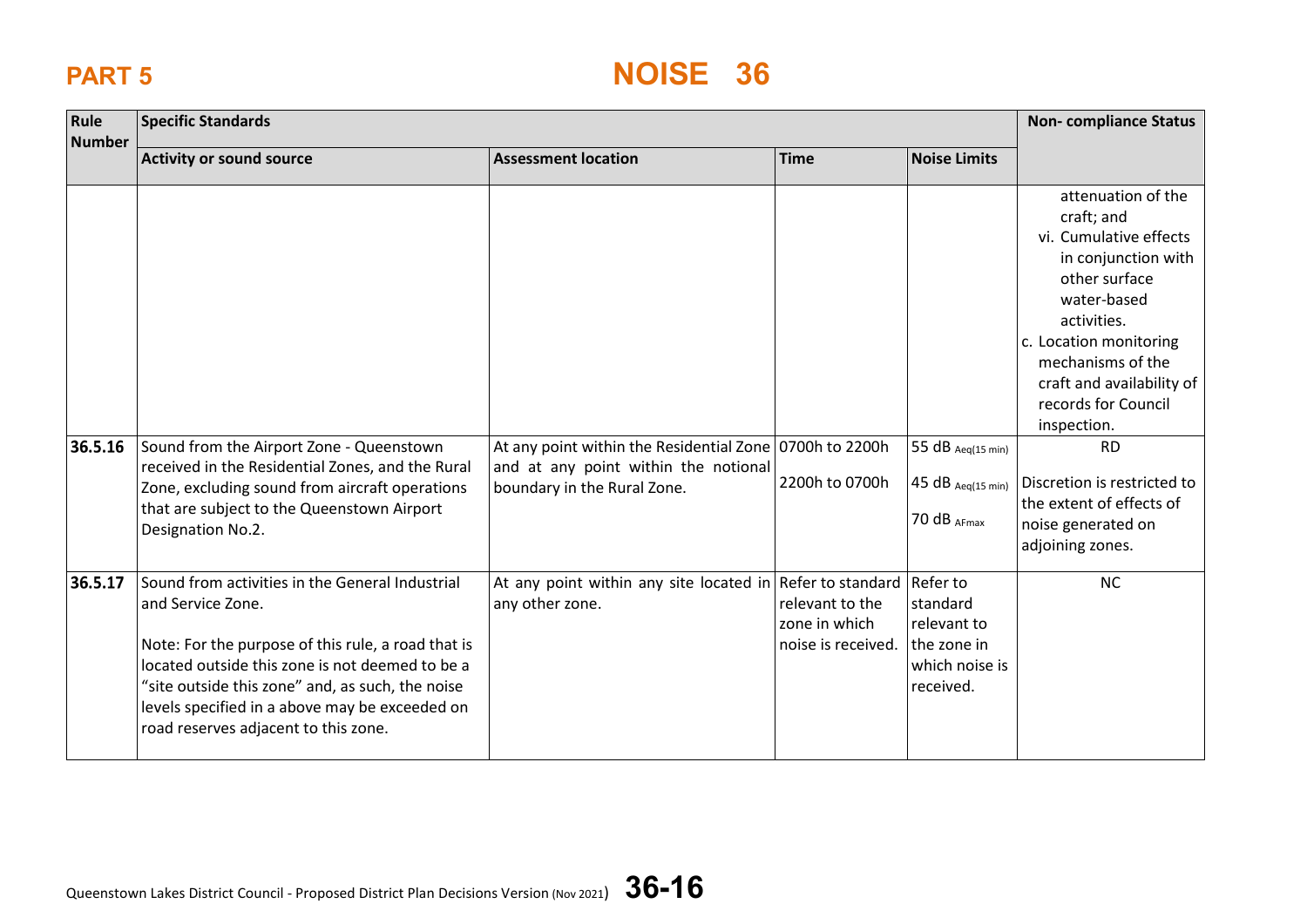### **36.6 Airport Noise**

### 36.6.1 **Sound Insulation Requirements for the Queenstown and Wānaka Airport - Acceptable Construction Materials (Table 4).**

The following table sets out the construction materials required to achieve appropriate sound insulation within the airport Air Noise Boundary (ANB) as shown on the District Plan web mapping application.

| <b>Building Element</b> | <b>Minimum Construction</b>                                                       |                                                                                                                 |  |
|-------------------------|-----------------------------------------------------------------------------------|-----------------------------------------------------------------------------------------------------------------|--|
| <b>External Walls</b>   | <b>Exterior Lining</b>                                                            | Brick or concrete block or concrete, or 20mm<br>timber or 6mm fibre cement                                      |  |
|                         | Insulation                                                                        | Not required for acoustical purposes                                                                            |  |
|                         | Frame                                                                             | One layer of 9mm gypsum or plasterboard (or an<br>equivalent combination of exterior and interior<br>wall mass) |  |
| Windows/Glazed Doors    | Double-glazing with 4 mm thick panes separated by a cavity at least 12<br>mm wide |                                                                                                                 |  |
| <b>Pitched Roof</b>     | Cladding                                                                          | 0.5mm profiled steel or masonry tiles or 6mm<br>corrugated fibre cement                                         |  |
|                         | Insulation                                                                        | 100mm thermal insulation blanket/batts                                                                          |  |
|                         | Ceiling                                                                           | 1 layer 9mm gypsum or plaster board                                                                             |  |
| <b>Skillion Roof</b>    | Cladding                                                                          | 0.5mm profiled steel or 6mm fibre cement                                                                        |  |
|                         | Sarking                                                                           | None Required                                                                                                   |  |
|                         | Insulation                                                                        | 100mm thermal insulation blanket/batts                                                                          |  |
|                         | Ceiling                                                                           | 1 layer 9mm gypsum or plasterboard                                                                              |  |
| <b>External Door</b>    | Solid core door (min 24kg/m2) with weather seals                                  |                                                                                                                 |  |

Note: The specified construction materials in this table are the minimum required to meet the Indoor Design Sound Level. Alternatives with greater mass or larger thicknesses of insulation will be acceptable. Any additional construction requirements to meet other applicable standards not covered by this rule (e.g. fire, Building Code etc.) would also need to be implemented.

### 36.6.2 **Ventilation Requirements for the Queenstown and Wānaka Airport**

The following applies to the ventilation requirements within the airport Outer Control Boundary (OCB) and Air Noise Boundary (ANB).

Critical Listening Environments must have a ventilation and cooling system(s) designed, constructed and maintained to achieve the following:

a. an outdoor air ventilation system. The ventilation rate must be able to be controlled by the occupant in increments as follows:

Queenstown Lakes District Council - Proposed District Plan Decisions Version (Nov 2021) **36-17**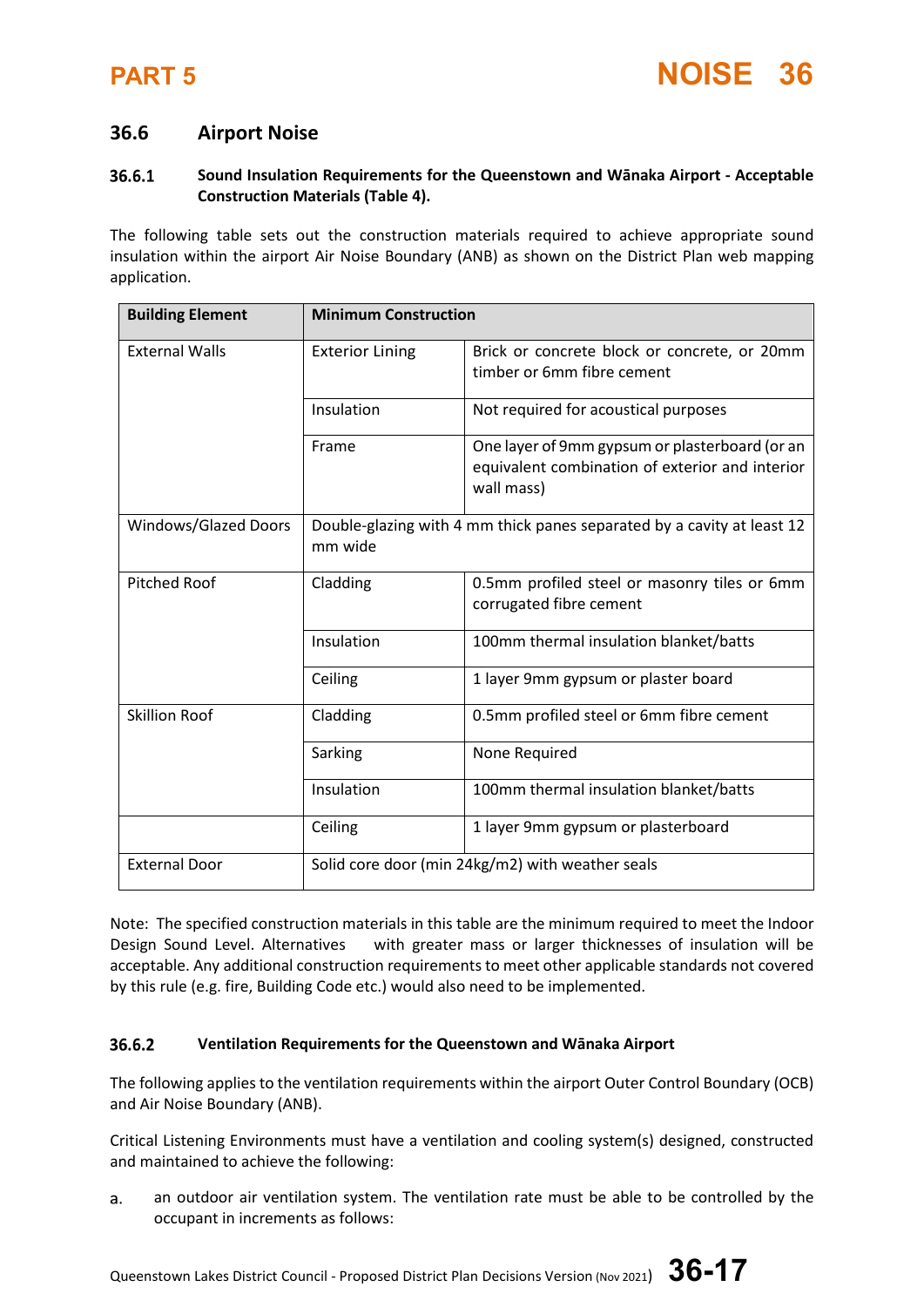

- i. a low air flow setting that provides air at a rate of between 0.35 and 0.5 air changes per hour. The sound of the system on this setting must not exceed 30dB  $L_{\text{Aeg(30s)}}$  when measured 2m away from any grille or diffuser;
- ii. a high air flow setting that provides at least 5 air changes per hour. The sound of the system on this setting must not exceed 35 dB LAeg(30s) when measured 2m away from any grille or diffuser.
- b. the system must provide, either by outdoor air alone, combined outdoor air and heating/cooling system or by direct room heating / cooling:
	- i. cooling that is controllable by the occupant and can maintain the temperature within the Critical Listening Environment at no greater than 25°C; and
	- ii. heating that is controllable by the occupant and can maintain the temperature within the Critical Listening Environment at no less than 18°C ;and
	- iii. the sound of the system when in heating or cooling mode must not exceed 35 dB LAeg(30s) when measured 2m away from any grille or diffuser.
- a relief air path must be provided to ensure the pressure difference between the Critical c. Listening Environments and outside is never greater than 30Pa;
- d. if cooling is provided by a heat pump then the requirements of  $(a)(ii)$  and  $(c)$  do not apply.

Note: Where there is an existing ventilation, heating and/or cooling system, and/or relief air path within a Critical Listening Environment that meets the criteria stated in the rule, the existing system may be utilised to demonstrate compliance with the rule.

## **36.7 Ventilation Requirements for other Zones (Table 5)**

The following table (Table 5) sets out the ventilation requirements in the Wānaka and Queenstown Town Centre Zones, the Local Shopping Centre Zone, General Industrial and Service Zone and the Business Mixed Use Zone.

### **Table 5**

| <b>Room Type</b>                                                                                                                                                                                                                                                                                                           | <b>Outdoor Air Ventilation Rate</b><br>(Air Changes Room Type per Hour, ac/hr) |                     |  |
|----------------------------------------------------------------------------------------------------------------------------------------------------------------------------------------------------------------------------------------------------------------------------------------------------------------------------|--------------------------------------------------------------------------------|---------------------|--|
|                                                                                                                                                                                                                                                                                                                            | <b>Low Setting</b>                                                             | <b>High Setting</b> |  |
| <b>Bedrooms</b>                                                                                                                                                                                                                                                                                                            | 1-2 $ac/hr$                                                                    | Min. 5 ac/hr        |  |
| <b>Other Critical Listening Environments</b>                                                                                                                                                                                                                                                                               | 1-2 $ac/hr$                                                                    | Min. $15$ ac/hr     |  |
| Noise from ventilation systems shall not exceed 35 dB LAeq(1 min), on High Setting and 30 dB LAeq(1 min),<br>on Low Setting. Noise levels shall be measured at a distance of to 2 m from any diffuser.                                                                                                                     |                                                                                |                     |  |
| Each system must be able to be individually switched on and off and when on, be controlled across<br>the range of ventilation rates by the occupant with a minimum of 3 stages.                                                                                                                                            |                                                                                |                     |  |
| Each system providing the low setting flow rates is to be provided with a heating system which, at<br>any time required by the occupant, is able to provide the incoming air with an 18 °C heat rise when<br>the airflow is set to the low setting. Each heating system is to have a minimum of 3 equal heating<br>stages. |                                                                                |                     |  |
| If air conditioning is provided to any space then the high setting ventilation requirement for that<br>space is not required.                                                                                                                                                                                              |                                                                                |                     |  |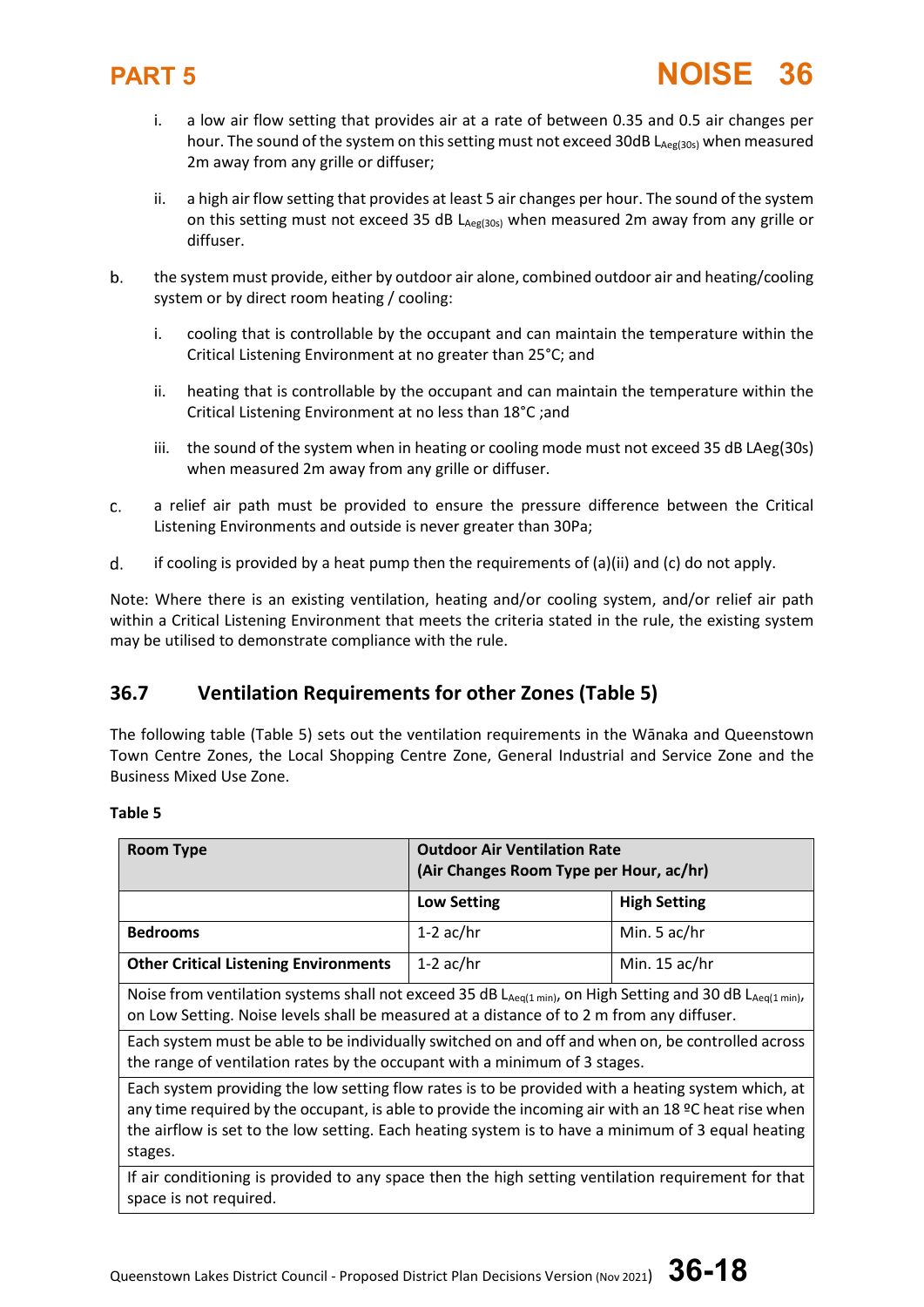

## **36.8 Riverbank Road Structure Plan Area**

36.8.1 Sound Insulation Requirements for compliance with Rule 7.5.23 - Acceptable Construction Materials (Table 1).

The following table sets out the construction materials required to achieve appropriate sound insulation in accordance with Rule 7.5.23.

| <b>Table 1: Example bedroom constructions</b> |                                                                                                                                                                                                                                   |  |  |
|-----------------------------------------------|-----------------------------------------------------------------------------------------------------------------------------------------------------------------------------------------------------------------------------------|--|--|
| <b>Building element</b>                       | Minimum bedroom construction requirement                                                                                                                                                                                          |  |  |
|                                               |                                                                                                                                                                                                                                   |  |  |
| 30dB $L_{Aeq(15)}$ reduction                  |                                                                                                                                                                                                                                   |  |  |
| External walls                                |                                                                                                                                                                                                                                   |  |  |
| Cladding                                      | Minimum 70mm thick brick (or equivalent mass)                                                                                                                                                                                     |  |  |
|                                               |                                                                                                                                                                                                                                   |  |  |
| Insulation                                    | Minimum 75mm thick fibrous insulation                                                                                                                                                                                             |  |  |
| Internal lining                               | Single layer of minimum 10mm thick plasterboard                                                                                                                                                                                   |  |  |
| Windows/glazed doors                          | Double glazed aluminium joinery consisting of one<br>minimum 6mm thick glass pane and one minimum<br>6.38mm thick laminated glass pane separated by<br>a 12mm air gap, e.g. 6/12/6.38L. No more than<br>40% of external wall area |  |  |
| Roof/ceiling                                  |                                                                                                                                                                                                                                   |  |  |

Queenstown Lakes District Council - Proposed District Plan Decisions Version (Nov 2021) **36-19**